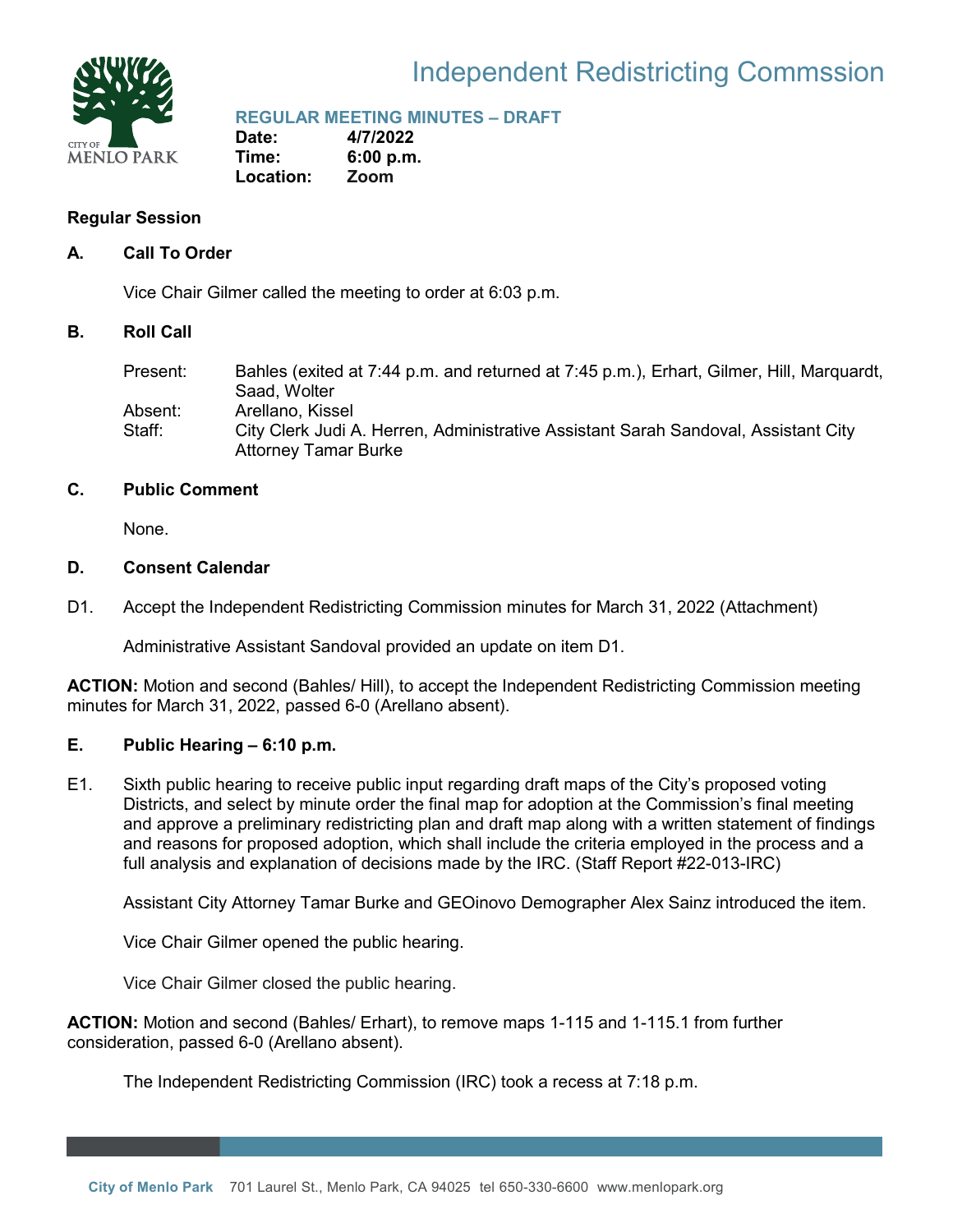Independent Redistricting Commission Regular Meeting Minutes – DRAFT April 7, 2022 Page 2

The IRC reconvened at 7:32 p.m.

**ACTION:** Motion and second (Saad/ Erhart), to remove map 131.2 from further consideration, passed 6-0 (Arellano absent).

**ACTION:** Motion and second (Erhart/ Saad), to remove map 1-131 from further consideration, passed 6-0 (Arellano absent).

Vice Chair Gilmer reopened the public hearing.

- Joan Skurnick requested the remaining two maps to be displayed on the screen.
- Pam Jones spoke on developments in District 1 that will lead to eventual changes in population.

Vice Chair Gilmer closed the public hearing.

The Commission received clarification on which Districts will vote in the next election.

Vice Chair Gilmer reopened the public hearing.

Vice Chair Gilmer closed the public hearing.

**ACTION:** Motion and second (Bahles/ Erhart), to select proposed map 1-131.1 for adoption at the April 14, 2022 meeting, failed 3-3 (Hill, Saad, and Gilmer dissenting, Arellano absent).

**ACTION:** Motion and second (Saad/ Hill), to select proposed map 1-120.2 for adoption at the April 14, 2022 meeting, failed 3-3 (Bahles, Erhart, and Wolter dissenting, Arellano absent).

**ACTION:** Motion and second (Gilmer/ Saad), to select proposed map 1-131.1 for adoption at the April 14, 2022 meeting, passed 6-0 (Arellano absent).

The Commission drafted a report for their reasoning and findings to include in the preliminary redistricting plan.

## **F. Reports and Announcements**

F1. Commissioner reports

None.

#### **G. Staff Updates**

G1. Staff updates

Administrative Assistant Sandoval informed the Commission of current vacancies in other advisory bodies and encouraged them to apply before the application deadline of April 13, 2022 at 5 p.m.

### **H. Adjournment**

Vice Chair Gilmer adjourned the meeting at 9:14 p.m.